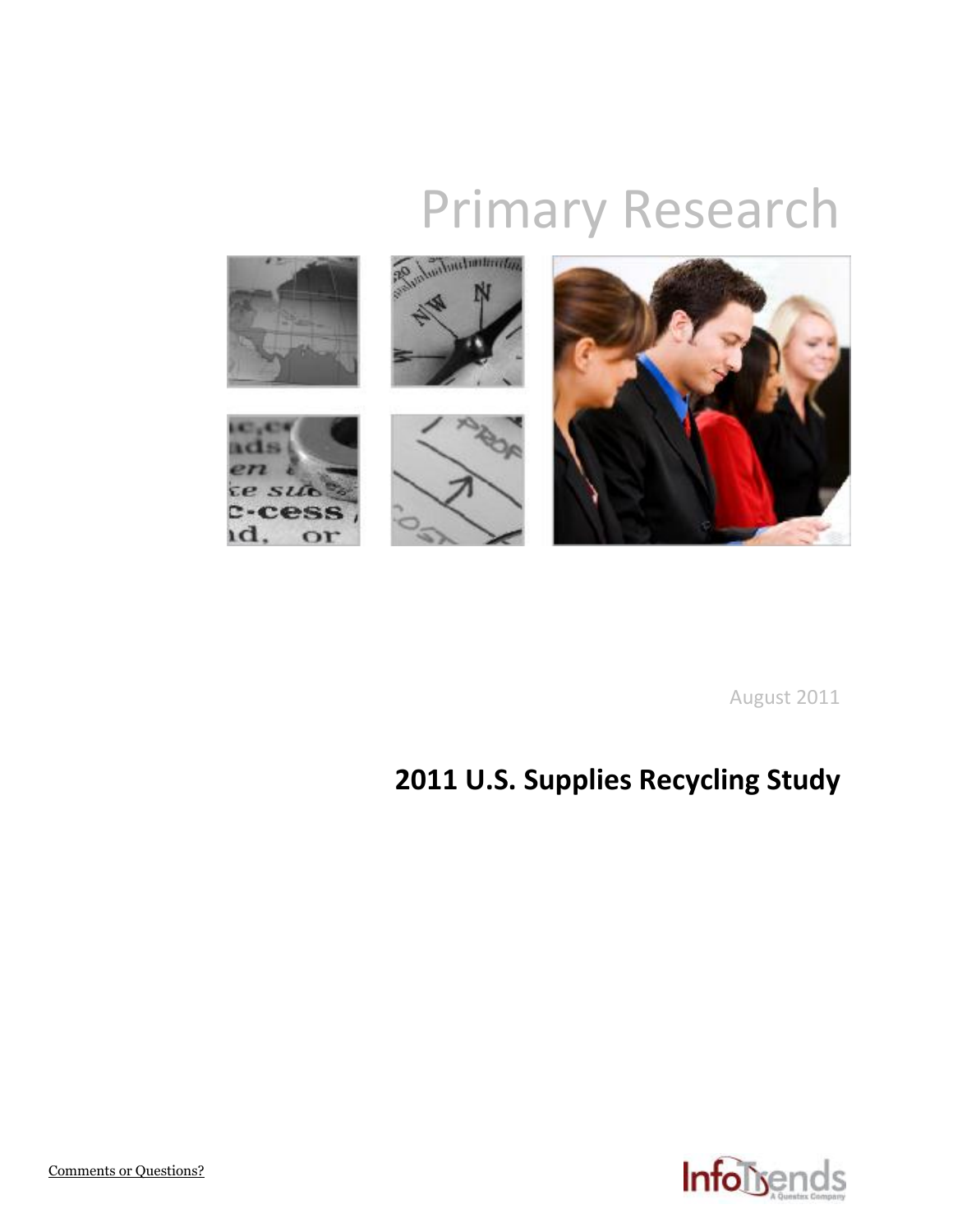## **Table of Contents**

| $\label{eq:Gloss} \begin{minipage}{0.9\linewidth} \textbf{Glossary}.\textcolor{blue}{\textbf{1:}\hspace{1.5em} \textbf{1:}\hspace{1.5em} \textbf{1:}\hspace{1.5em} \textbf{1:}\hspace{1.5em} \textbf{1:}\hspace{1.5em} \textbf{1:}\hspace{1.5em} \textbf{1:}\hspace{1.5em} \textbf{1:}\hspace{1.5em} \textbf{1:}\hspace{1.5em} \textbf{1:}\hspace{1.5em} \textbf{1:}\hspace{1.5em} \textbf{1:}\hspace{1.5em} \textbf{1$ |  |
|-------------------------------------------------------------------------------------------------------------------------------------------------------------------------------------------------------------------------------------------------------------------------------------------------------------------------------------------------------------------------------------------------------------------------|--|
|                                                                                                                                                                                                                                                                                                                                                                                                                         |  |
|                                                                                                                                                                                                                                                                                                                                                                                                                         |  |
| $\textbf{Remanufactures} = \textbf{Brokers?} \textit{} \textit{} \textit{} \textit{} \textit{} \textit{} \textit{} \textit{} \textit{} \textit{} \textit{} \textit{} \textit{} \textit{} \textit{} \textit{} \textit{} \textit{} \textit{} \textit{} \textit{} \textit{} \textit{} \textit{} \textit{} \textit{} \textit{} \textit{} \textit{} \textit{} \textit{} \textit{} \textit{} \textit$                         |  |
|                                                                                                                                                                                                                                                                                                                                                                                                                         |  |
|                                                                                                                                                                                                                                                                                                                                                                                                                         |  |
|                                                                                                                                                                                                                                                                                                                                                                                                                         |  |
|                                                                                                                                                                                                                                                                                                                                                                                                                         |  |
|                                                                                                                                                                                                                                                                                                                                                                                                                         |  |
|                                                                                                                                                                                                                                                                                                                                                                                                                         |  |
|                                                                                                                                                                                                                                                                                                                                                                                                                         |  |
|                                                                                                                                                                                                                                                                                                                                                                                                                         |  |
|                                                                                                                                                                                                                                                                                                                                                                                                                         |  |

### **List of Tables**

| Table 4: Supplies Related Companies with ISO 14001:2004 Certification  12 |  |
|---------------------------------------------------------------------------|--|
|                                                                           |  |
|                                                                           |  |

# **List of Figures**

<span id="page-1-0"></span>

| Figure 3: What Happens to toner and inkjet cartridges/components that can't be used or     |
|--------------------------------------------------------------------------------------------|
| Figure 4: Share of Virgin Empty Laser and Inkjet Cartridges that End Up in Landfill or     |
| Figure 5: Share of Remanufactured Laser and Inkjet Cartridges that go to Landfill that are |
| Figure 6: Source of Remanufactured Laser and Inkjet Cartridges Consumed in the US 11       |
|                                                                                            |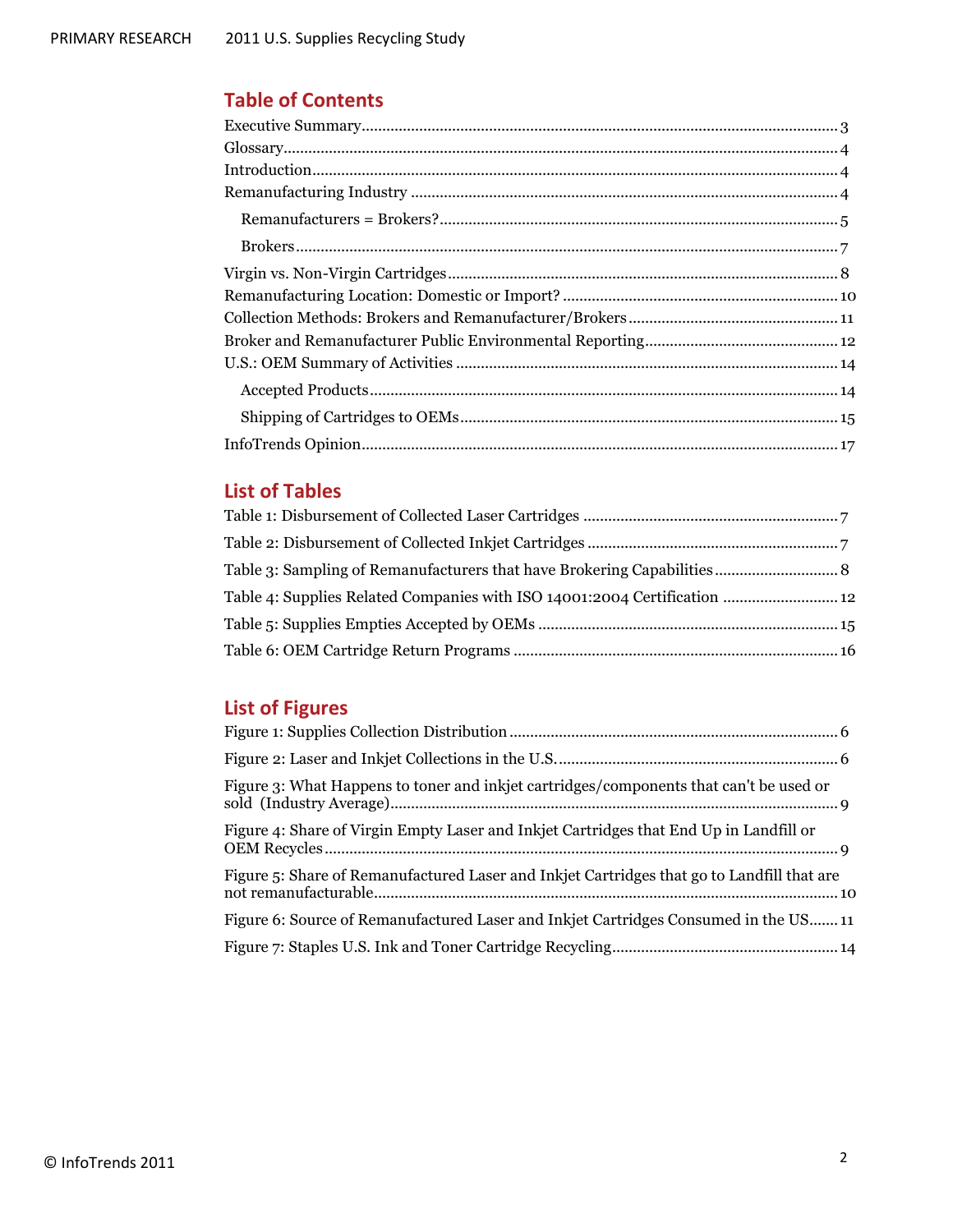#### **Executive Summary**

InfoTrends spoke with 6 major printer OEMs, 9 remanufacturers, 4 brokers, in the United States about their supplies collection and recycling programs for ink and toner cartridges. The information below is based on answers from interviews for this study.

#### **Key findings from the survey:**

- 20% of toner cartridges and 40% of ink cartridges collected by remanufacturers are unusable.
- To successfully remanufacture one cartridge, remanufacturers need to collect 1.1 virgin toner cartridges and 1.2 virgin inkjet cartridges while it takes 1.43 non-virgin inkjet cartridges and 1.35 non- virgin toner cartridges.
- 81% of toner cartridges and 90% of ink cartridges are remanufactured only one time.
- 94% of remanufactured toner cartridges and 92% of remanufactured ink cartridges sold will ultimately be thrown away.
- Most remanufacturers still do not want their own cartridges back but are more willing to take them back because they know how the cartridge was previously processed.
- 65% of unusable toner cartridges and replacement parts and 40% of the unusable ink cartridges and replacement parts go to landfill.
- 20% of collected but unusable toner cartridges/parts and 25% of collected but unusable ink cartridges/parts are recycled into new products or raw materials
- 15% of collected but unusable toner cartridges/parts and 35% of collected but unusable ink cartridges/parts go to waste to energy
- Large remanufacturers routinely replace the components and will re-use the hulk to the extent that their own cores come back to them.
- Toner parts replaced most often include the drums, PCRs, wiper blades, and magnetic sleeves. For inkjet, the sponge is sometimes replaced. Smaller remanufacturers rarely replace more than the drum and often allow the replacement drum to run several cycles. As a result, the smaller remanufacturers are much more focused on virgin hulks than are the large remanufacturers.
- Significant increase in plastics grinding/recycling and waste to energy processing among the top laser and inkjet remanufacturers
- Empties from brokers are certified and ready to be remanufactured while the remanufacturer collection programs require more of sorting
- Remanufacturers with their own brokers rely on these captive brokers for 90% 99% of their empties.
- Often, smaller remanufacturers purchase about 40% of their cartridges from outside brokers.
- Public reporting of environmental performance has become more available from the remanufacturers and OEMs that we surveyed. Nevertheless, some of the OEMs were a bit more forthcoming. HP, Lexmark, Canon, and Xerox in particular shared more information than other OEMs about their programs and what happens to cartridges after they are collected. Based on information available on the Internet, HP is still a clear leader in this regard but other companies, including remanufacturers, are improving.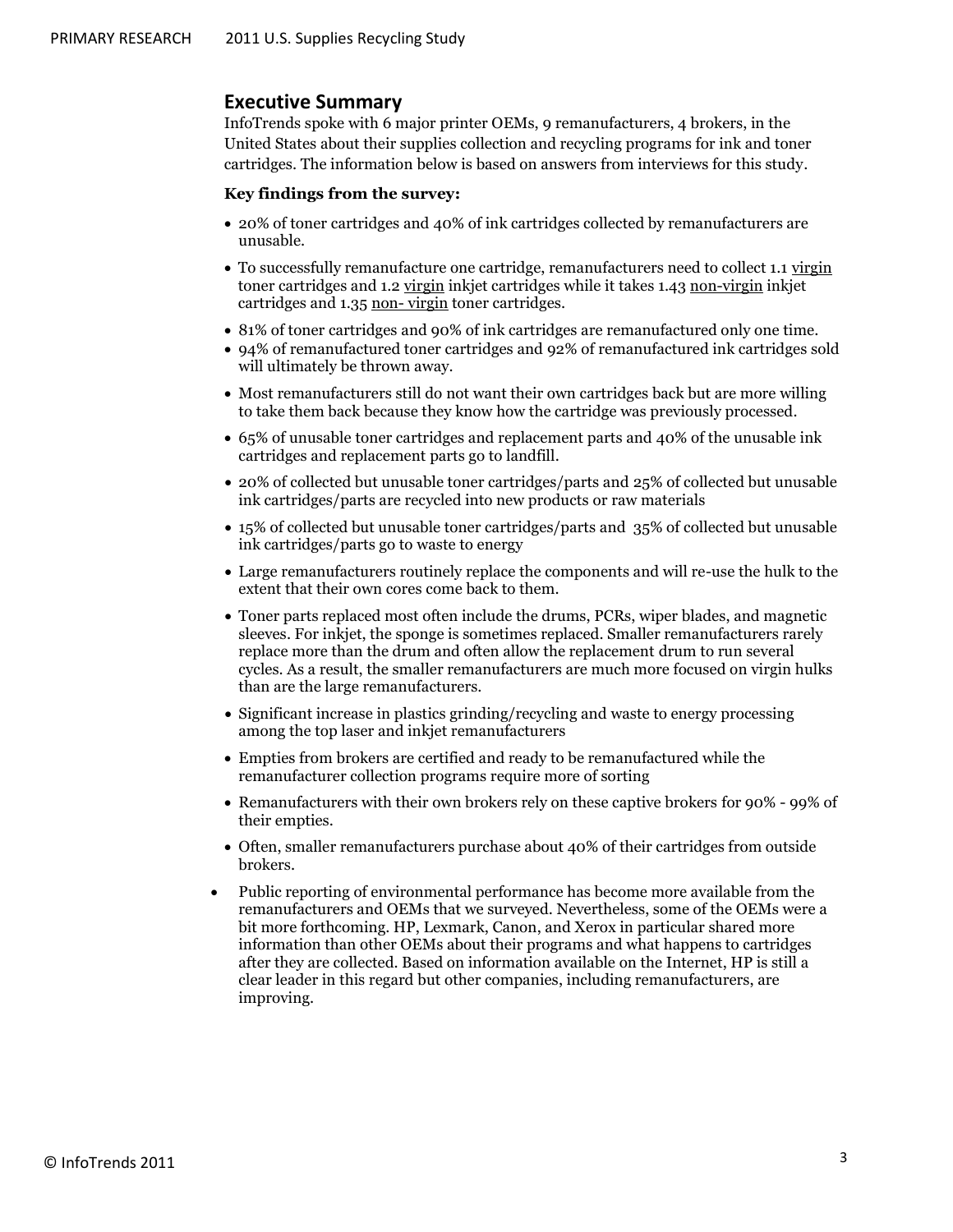#### <span id="page-3-0"></span>**Glossary**

While reviewing this document, it may be helpful to keep the following definitions in mind:

- **Empty**: A used cartridge that might be suitable for re-use or recycling
- **Extra - Wrong Vendor**: Cartridges from vendors that the remanufacturers do not accept
- **Final Disposition**: What happens to a cartridge at the end of its life (sent to landfill, recycled, etc.)
- **Hulk**: An empty cartridge of any kind
- **Non-Virgin Empty**: An empty cartridge that has previously been remanufactured
	- Bad Non-Virgin Empty: A non-virgin empty that cannot be successfully remanufactured or one for which there is no market
	- o Good non-Virgin Empty: A non-virgin empty that can successfully be remanufactured
- **Recycling**: Crushing or melting components for use in other products or industries
- **Reman**: Remanufactured cartridge or remanufacturer, depending on context
- **Reman Recycling Ratio**: Share of reman waste that is recycled rather than sent to a landfill or incinerator
- **Remanufacturing**: The practice of cleaning, servicing, refilling, and re-using cartridges
- **Virgin Empty**: An empty cartridge that has not been remanufactured
	- Bad Virgin Empty: A virgin empty that cannot be remanufactured or one for which there is no market
	- o Good Virgin Empty: A virgin empty that can successfully be remanufactured

#### <span id="page-3-1"></span>**Introduction**

Over the past several months, InfoTrends spoke with numerous players in the supplies industry about their supplies collection programs, including 6 major printer OEMs, 9 remanufacturers, and 4 brokers. It is clear that supplies recycling holds varying degrees of importance based on a company's position in the market. OEMs collect empty cartridges in an effort to be environmentally responsible, and remanufacturers and brokers collect empty cartridges to be sold or remanufactured in the aftermarket.

Remanufacturers and brokers continue to seek new ways to collect cartridges more efficiently—not only because empties are the lifeblood of their businesses, but also because they want to be viewed as environmentally responsible. Cartridge collection, post collection and cartridge end-of-life are important for all that were interviewed in this study; however, the degree of effectiveness in each area varied widely. The collection and recycling issue is a topic of interest for all parties involved. The goal of this study was to obtain an understanding about current practices and program evolutions. Below are the findings from this InfoTrends study.

#### <span id="page-3-2"></span>**Remanufacturing Industry**

The U.S. has historically placed less emphasis on developing environmental legislation concerning hardware and supplies. However, as more companies in this market become ISO 14001 certified, companies will be forced to do more reporting to maintain certification. The U.S.-based remanufacturers and brokers that we spoke to are offering more information about what they do with unusable empties and their disposal processes. In addition, more companies are planning to publish sustainability reports as a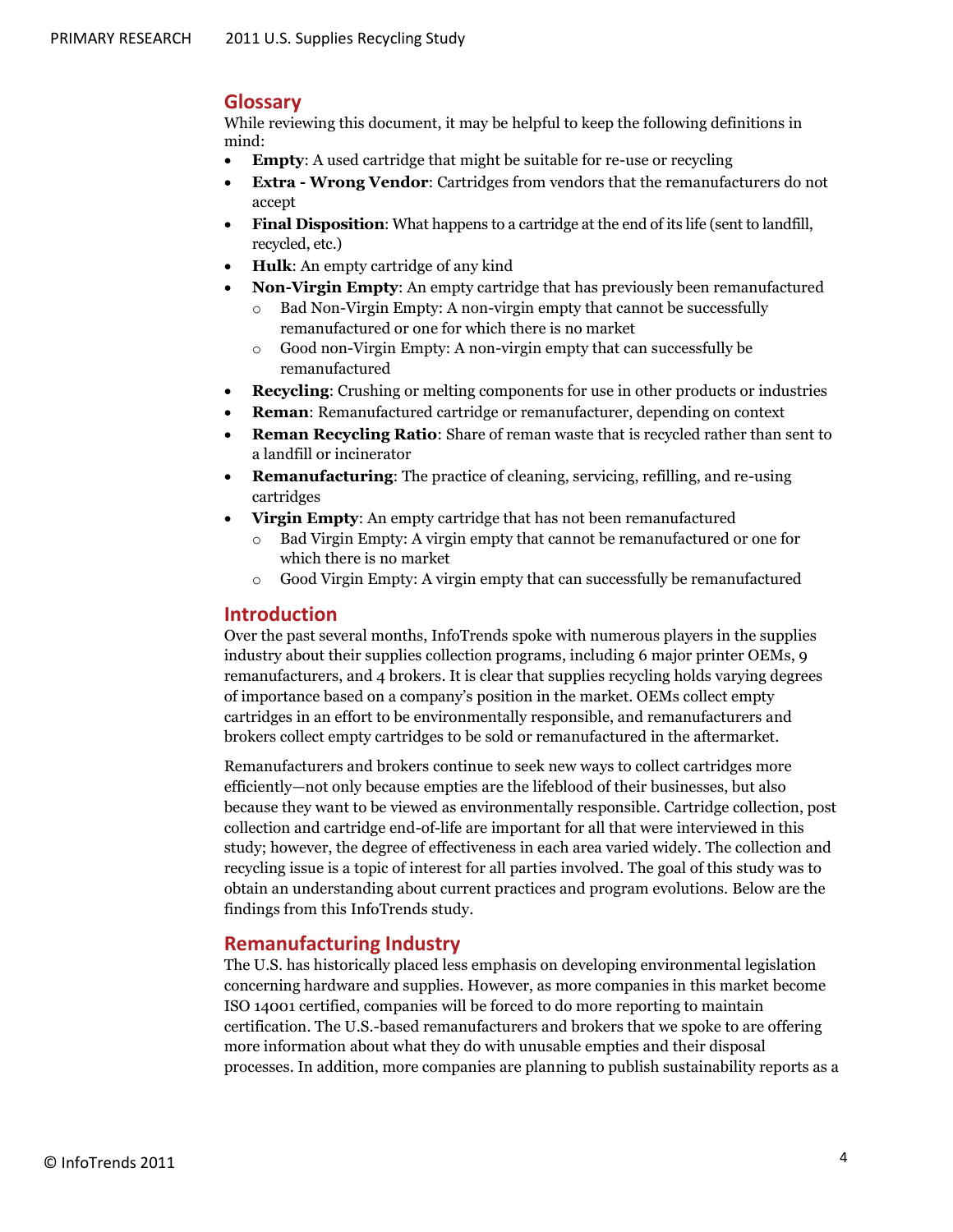service to their customers as well as to fulfill requirements for various environmental certifications including ISO 14001.

#### <span id="page-4-0"></span>**Remanufacturers = Brokers?**

Most of the large remanufacturers have captive brokers (some home-grown, some acquired). Most remanufacturers developed their own collection programs long ago, and supplies from brokers often met the balance of their needs. These organizations grew and had excess cartridges. This led to more transactions until the organisation became a fullfledged broker with its own collection programs and hierarchy of selling and buying in the market. Remanufacturers with their own brokers rely on these captive brokers for 90% - 99% of their empties. Often, smaller remanufacturers purchase about 40% of their cartridges from outside brokers.

Nearly all remanufacturers have some form of self-collection capability. Only a few remanufacturers, usually smaller companies, source exclusively from brokers, as purchasing cartridges from brokers is generally more expensive than collecting their own empties. One advantage of dealing with brokers that was explained is that the empties from brokers are certified and ready to be remanufactured while the remanufacturer collection programs require a fair bit of sorting before the cartridges can be used. In addition, buying from brokers provides the remanufacturers with exactly what they need while remanufacturer collection programs will usually net cartridges they do not need or want, forcing them to either sell them or dispose of them at additional cost.

The following charts present the findings from the study. The information is based on answers from interviews for this study, as well as information InfoTrends garnered previously, and data points obtained from key vendors.

- We estimate that 20% of toner cartridges collected are unusable, while this number jumps to 40% for inkjet. Various factors are at play. The toner cartridges are subject to damage during shipping and handling as well as some breakage during processing. Toner cartridges from very old printers or other items are just not remanufactured (e.g., Xerox toner kits).
- For inkjet, 40% of the cartridges that remanufacturers collect are not re-used because they are Canon or Epson brands, or some other tank that is generally not remanufactured. Staples pays \$2 for empty cartridges including Epson and Canon ink tanks because they have become more valuable for remanufacturing after the landmark ITC ruling. Inkjets also have more issues with drying out (affecting the nozzles and internal electronics)
- To successfully remanufacture one cartridge, remanufacturers need to collect 1.1 virgin toner cartridges and 1.2 virgin inkjet cartridges. Although they are not as desirable, remanufacturers often collect non-virgins as well, and this changes the metrics. Only 19% of remanufactured cartridges are from non-virgin toner cartridges. Some are damaged or have a number of foreign components, making them less reliable for remanufacturing. We estimate that 1.35 non-virgin cartridges are required to remanufacture one toner cartridge. For inkjet, only 10% of remanufactured cartridges are from non-virgin cartridges, so 1.43 nonvirgin cartridges are required to remanufacture one toner cartridge.
- Despite the efforts of remanufacturers, they are bound to collect some products that they do not want or need. In terms of laser products, these companies receive toner kits, bottles, and cartridges that are not remanufactured. For inkjet, they receive a lot of cartridges that are damaged or dried out and consequently cannot be remanufactured or refilled with any confidence in quality.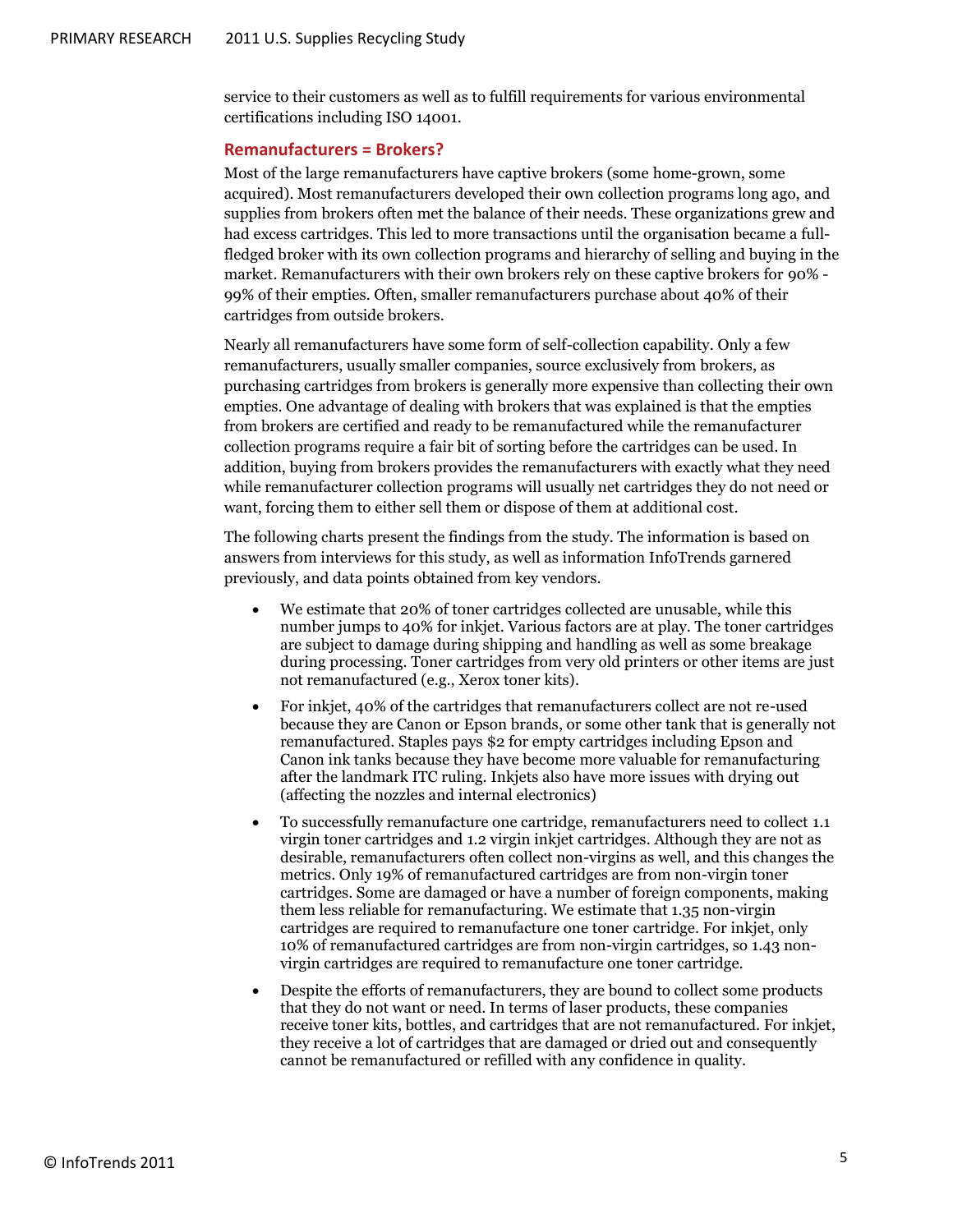<span id="page-5-0"></span>

#### **Figure 1: Supplies Collection Distribution**

- Overall, the remanufacturers and brokers collect about 59% of the OEM virgin toner cartridges in the U.S.
- For inkjet, the percentages are much lower, with remanufacturers and brokers collecting only about 12% of OEM virgin cartridges in the U.S.
- Consumers throw out the majority of inkjet cartridges (77%), but only 16% of laser cartridges because more people understand that toner cartridges have inherent value.
- <span id="page-5-1"></span> When a remanufacturer collects a virgin empty, that remanufacturer takes over ownership of that empty. Technically, remanufacturers have ownership of their nonvirgins (in the field) that they remanufacture as well as the virgins that they collect.



#### **Figure 2: Laser and Inkjet Collections in the U.S.**

*\*Numbers are pulled down because not all inkjet OEM collect their cartridges and because there is a lack of demand for used tanks.*

- In the past, many smaller remanufacturers would re-use non-virgins several times to leverage the expensive new drum that was replaced. For remanufacturers to be profitable, the empty returned cartridge would need to be used multiple times.
- According to our research, a monochrome toner core can be used three to four times on average if the components are replaced. In practice, however, for both toner and inkjet, the average number of times that a core is remanufactured is only slightly more than once given that collections remain focused on virgin empties. Offering local pickup and delivery, some remanufacturers offer hands-on customer service while also collecting empties to sustain their businesses. Nevertheless, the industry has since consolidated and there are now several large manufacturers that supply these small remanufacturers. As a result, there are far fewer truly local remanufacturers, as most local remanufacturers now outsource their products and no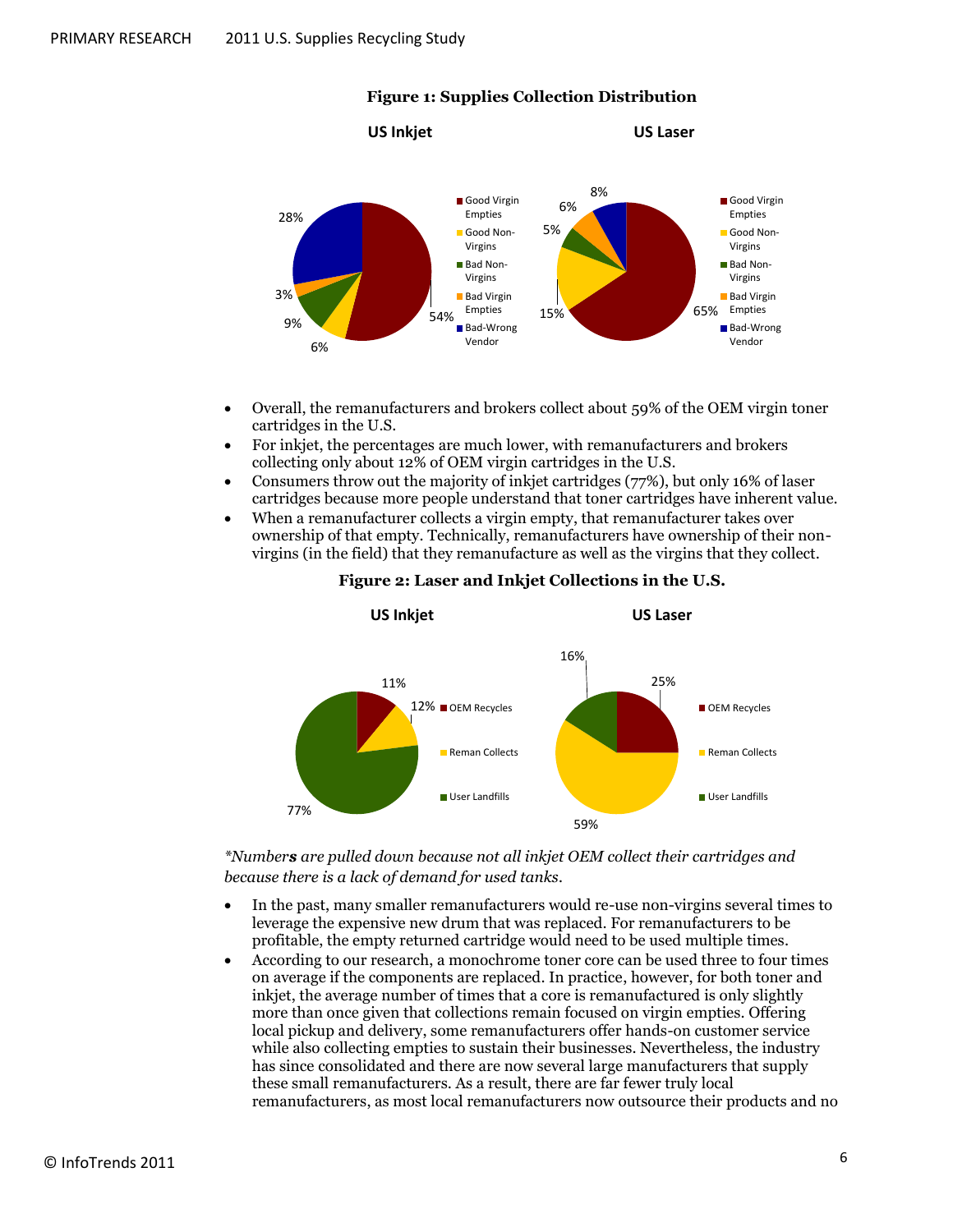longer remanufacture directly. Additionally, the unit price of a new aftermarket drum has plummeted from \$50 each when they were first introduced in the mid-1990's to about \$3 per unit today.

As a result, remanufacturers have shifted to using virgins rather than using an empty cartridge multiple times. This is mainly due to quality considerations, as quality degrades after a cartridge is used multiple times. As well, remanufacturers use to collect and reuse their expensive OPC drums which they installed in their cartridges. Today, those drums are much less expensive and do not need to be collected to amortize the value over several cycles. Inkjets have a very high failure rate for non-virgins, in excess of 30%, due to damage and dry out issues. The following tables show the summary of disbursement of collected cartridges for laser and inkjet cartridges respectively.

<span id="page-6-1"></span>

|                                 | <b>Virgins</b> | <b>First Cycle</b><br>Reman | <b>Final Cycle</b><br>Reman |
|---------------------------------|----------------|-----------------------------|-----------------------------|
| <b>OEM Collects</b>             | 25%            | 0%                          | $0\%*$                      |
| User Landfills**                | 16%            | 74%                         | 82%                         |
| <b>Remanufacturer Collects:</b> | 59%            | 26%                         | 18%                         |
| Remanufacture                   | 54%            | 19%                         | 0%                          |
| Landfill                        | 4%             | 4%                          | 12%                         |
| Waste to Energy                 | 1%             | 1%                          | 3%                          |
| Recycle                         | 1%             | 1%                          | 4%                          |
| <b>Total</b>                    | 100%           | 100%                        | 100%                        |

| <b>Table 1: Disbursement of Collected Laser Cartridges</b> |  |  |  |
|------------------------------------------------------------|--|--|--|
|------------------------------------------------------------|--|--|--|

\**No cartridge is remanufactured indefinitely*

<span id="page-6-2"></span>*\*\*Does not count the unknown number sent by Staples to Close the Loop*

#### **Table 2: Disbursement of Collected Inkjet Cartridges**

|                                 | <b>Virgins</b> | <b>First Cycle</b><br>Reman | <b>Final Cycle</b><br>Reman |
|---------------------------------|----------------|-----------------------------|-----------------------------|
| <b>OEM Collects</b>             | 11%            | 0%                          | $0\%*$                      |
| User Landfills**                | 77%            | 86%                         | 69%                         |
| <b>Remanufacturer Collects:</b> | 12%            | 14%                         | 31%                         |
| Remanufacture                   | 10.2%          | 10.0%                       | 0.0%                        |
| Landfill                        | 0.7%           | 1.7%                        | 12.3%                       |
| Waste to Energy                 | 0.9%           | 2.3%                        | 16.1%                       |
| Recycle                         | 0.1%           | 0.3%                        | 2.3%                        |
| <b>Total</b>                    | 100%           | 100%                        | 100%                        |

\**No cartridge is remanufactured indefinitely*

*\*\*Does not count the unknown number sent by Staples to Close the Loop*

#### <span id="page-6-0"></span>**Brokers**

The two main categories of brokers are captive (owned by a remanufacturer) and independent. Both operate very much the same in the marketplace. The primary goal of the two types of brokers is to sell the empty cartridges they receive to remanufacturers that will refill and refurbish the cartridges to sell them again. Captive brokers exist to supply their parent remanufacturers, but they also buy and sell as profit centres. The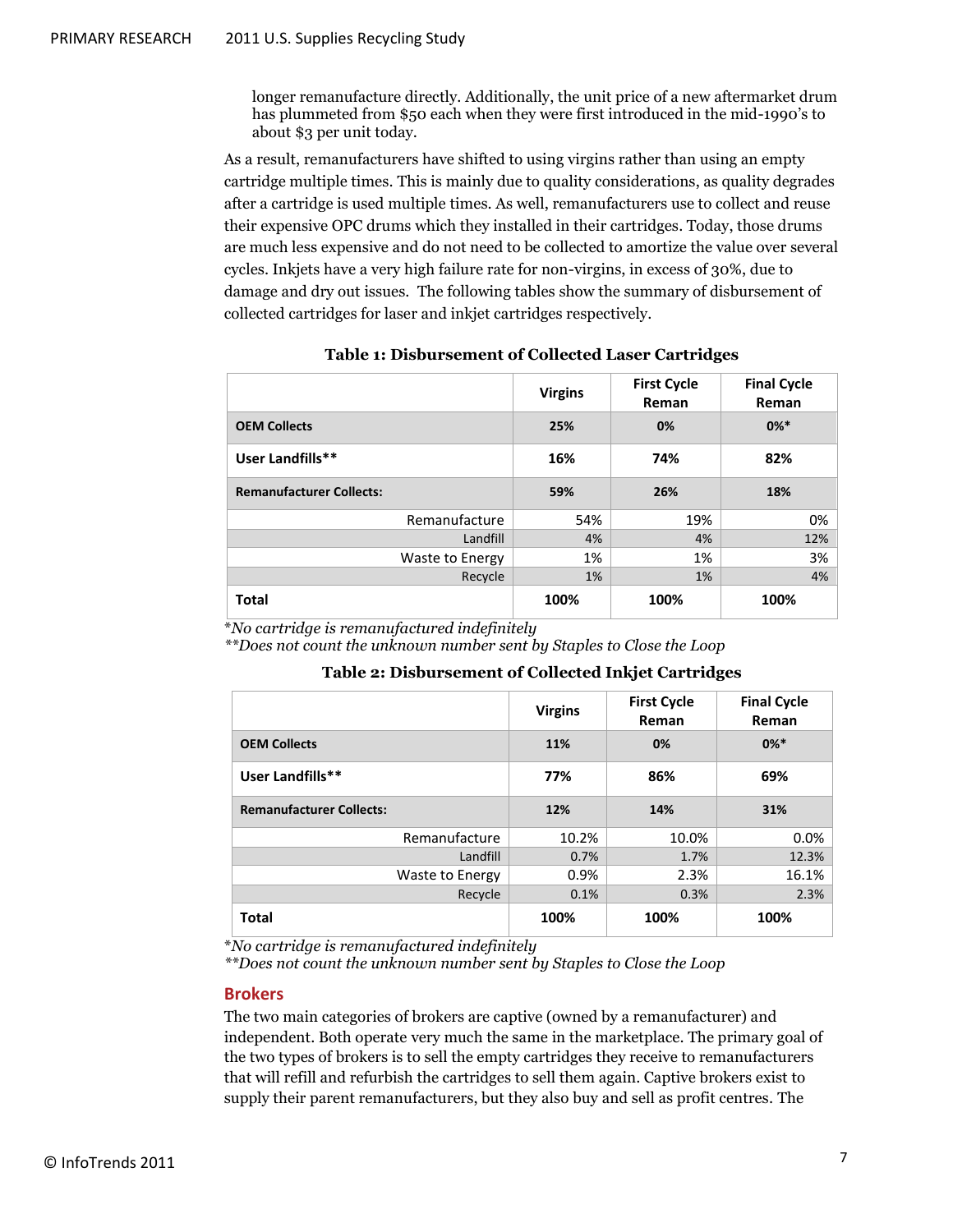European market is more fragmented than the US market and some remanufacturers have their own collection program but many rely on independent broker.

| Remanufacturer      | <b>Broker</b>                         |
|---------------------|---------------------------------------|
| Clover              | Clover Environmental Solutions (CES)* |
| Image Craft         | TonerBuyer.com                        |
| <b>InkCycle</b>     | R & R Program                         |
| Legacy Imaging      | Collect, Inc.                         |
| Turbon              | <b>Core Collection Programs</b>       |
| Wast Doint Droducts | Most Doint Products Resussing Program |

<span id="page-7-1"></span>**Table 3: Sampling of Remanufacturers that have Brokering Capabilities**

West Point Products Mest Point Products Recycling Program \**Clover Environmental Solutions (CES) owns several brokers including the acquisition of ERS (US), OPRA (US), and ReclaimIT (UK). Clover also has a strategic partnership with Redeem plc, based in Scotland and K2.*

For the broker model to work, brokers offer incentives or rebates on cartridges they are trying to obtain. Generally, they publish a price list for all the cartridges they want to buy which often changes monthly. Cartridges, typically newer SKUs, are in higher demand and garner higher prices, while older cartridges carry smaller rebates. Non-virgin cartridges are generally priced substantially lower (or there is no price at all, as they are generally considered undesirable). Customers purchasing remanufactured cartridges will typically find that the value of empty cartridges is low, as some collection programs accept OEM cartridges but will not take back used remanufactured cartridges. The aftermarket customarily will only pay for what they want, and non-virgin cartridges are not in high demand.

Remanufacturers and brokers often sell products to each other to equalize supply and demand or to get rid of sub-par products. Overall, it is an efficient, but speculative market. While this is difficult to quantify, it appears that there is a significant net shipment of empties from Europe to the United States. Excess and damaged cartridges, as well as those that have been remanufactured previously (non-virgins), may be sold several times to successively lower-quality remanufacturers before ultimately being discarded rather than recycled. Asian remanufacturers have also been known to use any cartridge, virgin or not.

#### <span id="page-7-0"></span>**Virgin vs. Non-Virgin Cartridges**

In the U.S. market, about 76% of the empty toner cartridges available on the market are virgins. Most of the non-virgins are thrown away, but a small percentage is collected by remanufacturers. About 16% all virgin toner cartridges are thrown away, and about 59% are collected by remanufacturers. The rest go back to the OEMs. OEMs collect more toner cartridges than ink cartridges because more OEMs have programs for toner cartridge collections than for inkjet cartridges. Many new OEM toner cartridges are shipped with labels in the box for users to send back the empty cartridge after installing the new cartridge. OEMs also rely on their websites to help users with program information and print labels if the label is not present in the box.

Collecting inkjet cartridges is much more difficult than collecting toner cartridges. We suspect that users have less of an aversion to disposing of inkjet cartridges because of their relatively smaller size. Of all the virgin empties in the U.S., the majority is thrown away by users. A very small percentage of these empties are collected by the OEM, and a larger share is collected by the remanufacturing industry.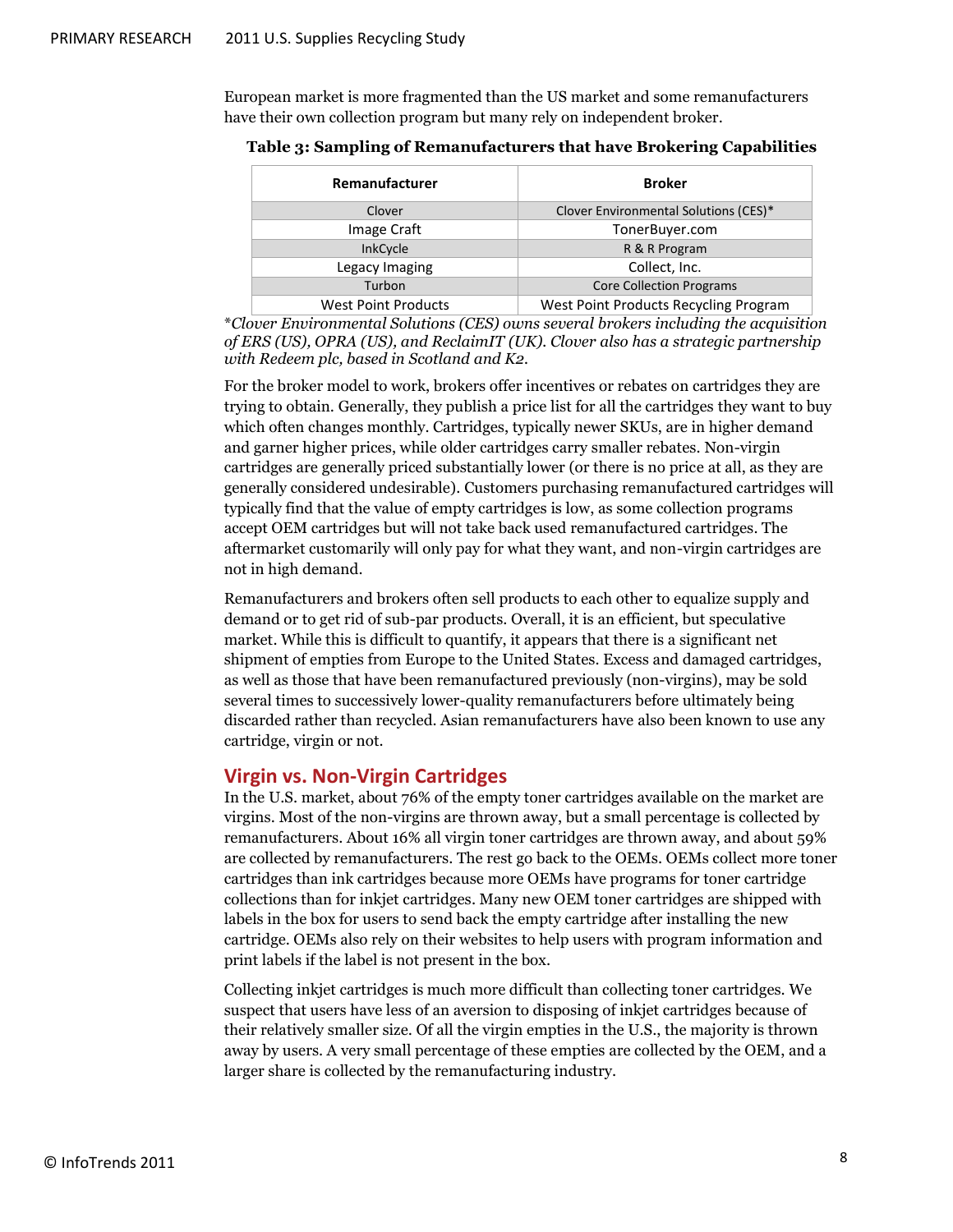According to InfoTrends estimates, shown in figure 4, 65% of laser cartridge waste is land filled, 35% that is not landfilled, 20% is recycled and 15% goes to waste to energy. For inkjet, 40% of inkjet cartridge waste is land filled, 35% is recycled and 25% goes to waste to energy. Some non-virgin cartridges are collected by the remanufacturing industry. Whether laser or inkjet, the OEMs do not disclose exact percentage collected. Most OEMs claim nothing goes to landfill. There are a few OEMs that have small amounts that do end up in the landfills usually because the material cannot be recycled or reused. In the end, 94% of remanufactured laser cartridges and 92% of remanufactured inkjet cartridges ultimately end up in landfill.

<span id="page-8-0"></span>



While some of the waste that remanufacturers generate (mainly damaged or bad cartridges) is recycled, many remanufacturers do not place a lot of emphasis on ensuring that this happens. Remanufacturers point out that their environmental benefit is re-use. For laser and inkjet cartridges, there is a need for constant replenishment of the system because few cartridges are remanufactured more than once. The following Figure shows what happens to virgin ink and laser cartridges not collected by remanufacturers.

<span id="page-8-1"></span>



The Figure below outlines what happens to remanufactured laser cartridges. InfoTrends' research found that the chance of a remanufactured cartridge ending up in a landfill after the first remanufacturing cycle is high: 94% of remanufactured toner and 92% of remanufactured inkjet cartridges are thrown away. This is because remanufacturers have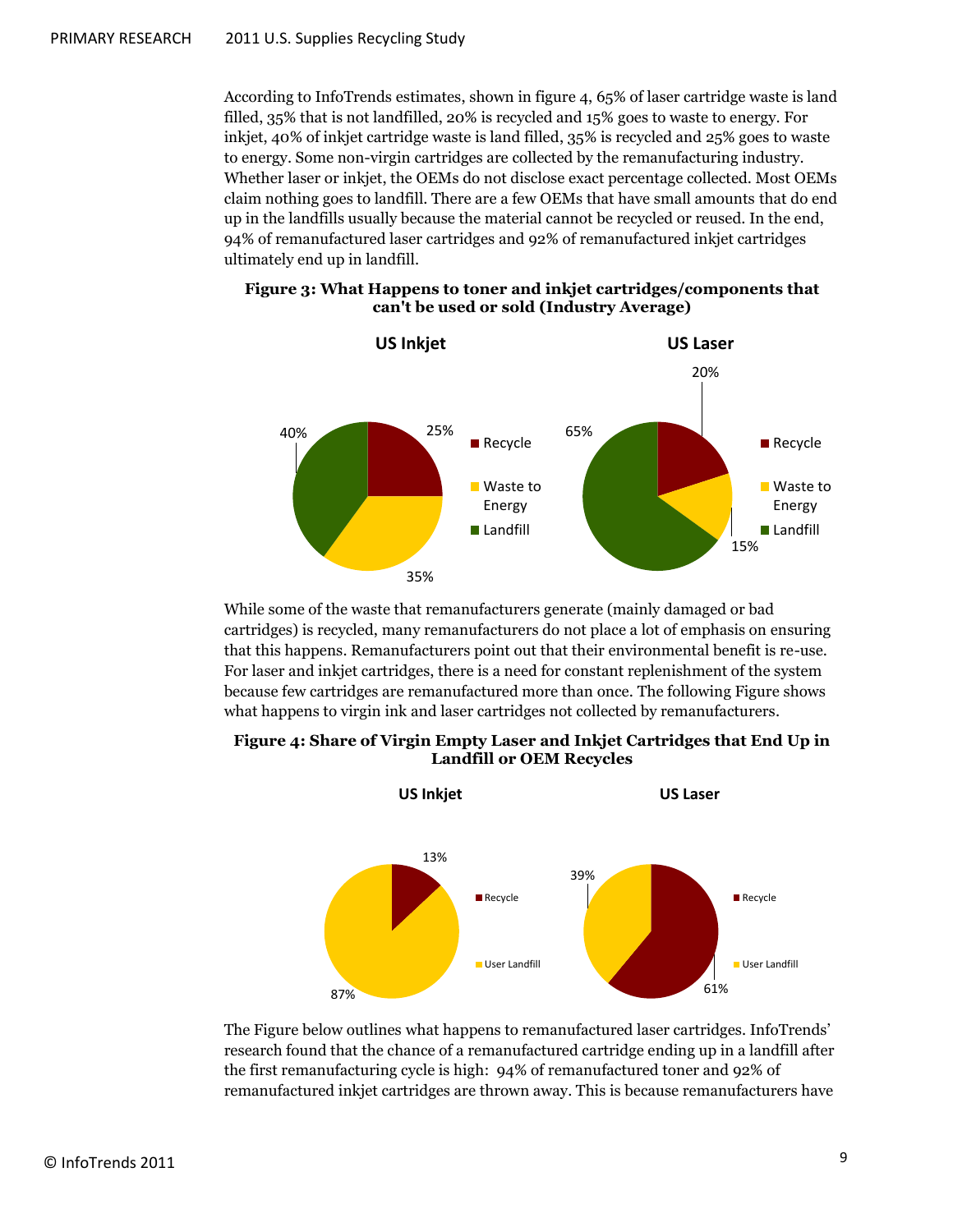such a strong preference for virgin empties and remanufacturers generally gear their programs to increase their collections of virgin empties. The non-virgins that are collected have a lower likelihood of being successfully remanufactured. The study suggests that non-virgins collected will often be resold, and sometimes resold several times, at lower values. Eventually, many will become scrap and will likely be land filled or recycled. The following Figures show what happens to virgin toner cartridge empties that are not collected by remanufacturers.

Remanufacturers may collect some products that they do not want. For laser products, they may receive toner kits, bottles, and cartridges that are not remanufactured. For inkjet, they receive cartridges that are damaged or dried out and consequently cannot be remanufactured or refilled with any confidence in quality.

While U.S. remanufacturers state that they do not wish to landfill their remanufacturing and cartridge waste, this is sometimes the only cost-effective option for them. As shown in the charts below, remanufacturers recycle or landfill products that they cannot use, but users landfill much more often. The pie charts below detail the final disposition of remanufactured laser and inkjet cartridges.



#### <span id="page-9-1"></span>**Figure 5: Share of Remanufactured Laser and Inkjet Cartridges that go to Landfill that are not remanufacturable**

Recycling activities by the remanufacturer also varies by size of the remanufacturer. Since 2007, there has been a significant shift among the very largest remanufacturers to find alternatives to landfill and more recycling of plastics and metals and waste to energy. Smaller remanufacturers continue to mainly landfill what they cannot use or sell.

Finally, OEMs are able to collect about 20% of laser cartridges and 8% of integrated inkjet cartridges. Most of the material is recycled, but it is difficult to avoid some energy recovery or incineration.

#### <span id="page-9-0"></span>**Remanufacturing Location: Domestic or Import?**

Large differences exist between where remanufacturing is done for laser and inkjet cartridges. The study suggests that a high percentage of remanufactured laser cartridges are remanufactured outside the United States while for inkjet most respondents felt that the majority of inkjet remanufacturing remained in North America including the US, Canada, and Mexico. For inkjet, estimates are as high as 90% that are remanufactured in North America. For laser and inkjet, nearly all US remanufactured cartridges use U.S.-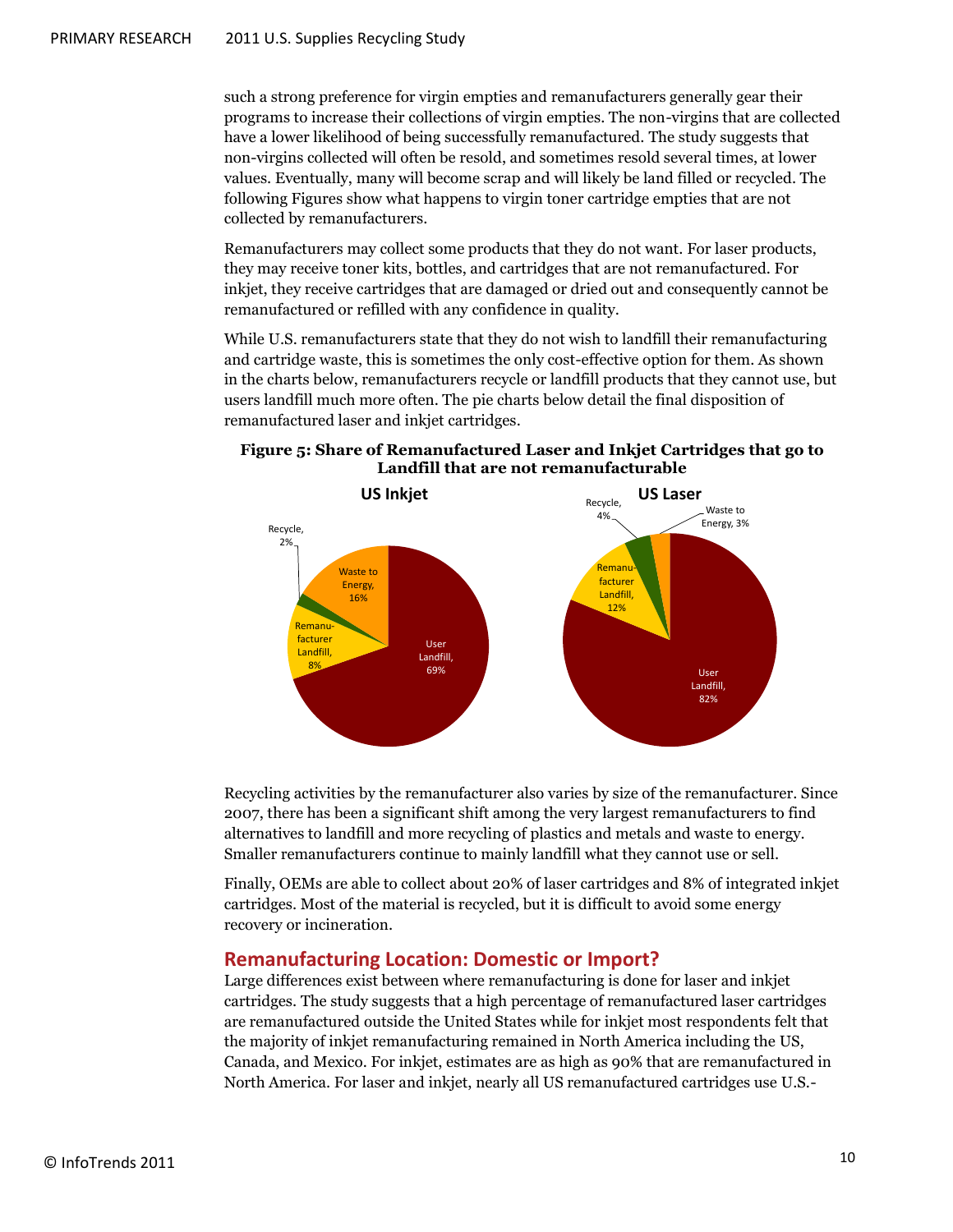sourced cores. The main reasons are that it is too expensive and inefficient to ship empty cartridges and this would also have a negative impact time to market, product planning and availability and perhaps on the carbon footprint. In addition, the largest remanufacturers have facilities in North America so it makes sense for activities to take place at these locations.

#### <span id="page-10-1"></span>**Figure 6: Source of Remanufactured Laser and Inkjet Cartridges Consumed in the US**



#### <span id="page-10-0"></span>**Collection Methods: Brokers and Remanufacturer/Brokers**

Remanufacturers and brokers use a wide variety of collection methods and have various programs for different targets. Some of the more common venues for collection of empties are non-profit organizations, schools, churches, and businesses. Some will also use their own resellers and suppliers to collect empties. Store brand resellers have been very effective at boosting collections in the Unites States. Some also have a points system through which consumers can trade in points for products ([www.fundingfactory.com](http://www.fundingfactory.com/)) . For example, schools that collect empty cartridges can earn points toward new computers or printers for the school. Some broker companies offer the option to donate any rebates earned from cartridges to a favorite charity ([www.recycle4charity.com](http://www.recycle4charity.com/)).

One of the biggest changes that have occurred is that Staples now collects all ink and toner cartridges. Previously, Staples would only offer the \$3.00 credit on the integrated cartridges from HP, Dell, and Lexmark. After the ITC ruling was finalized, it was realized the empty Epson tanks now had value for remanufacturing and Staples started taking back all inkjet cartridges and tanks with customers receiving the \$2.00 credit. For customers to participate in the program, they must be a Staples Rewards member and also cannot bring in more than 10 cartridges a month. Staples will recycle additional cartridges but rewards will only be issued for 10 per calendar month per customer. The ink recycling reward arrives each month by email, separate from the standard Staples Rewards statement. The HP cartridges collected by Staples are sent back to HP for environmental processing. Other brand cartridges are believed to be handled in a variety of ways including giving certain inkjet cartridges to its private label partner and others are handled in an environmentally friendly manner. With Staples as its retail partner, HP has decided to forego the envelopes they had been putting in inkjet cartridge packages for customers to send them back to HP. Envelopes for returning inkjet cartridges are still available directly from HP's website but customers must go to the site to request them.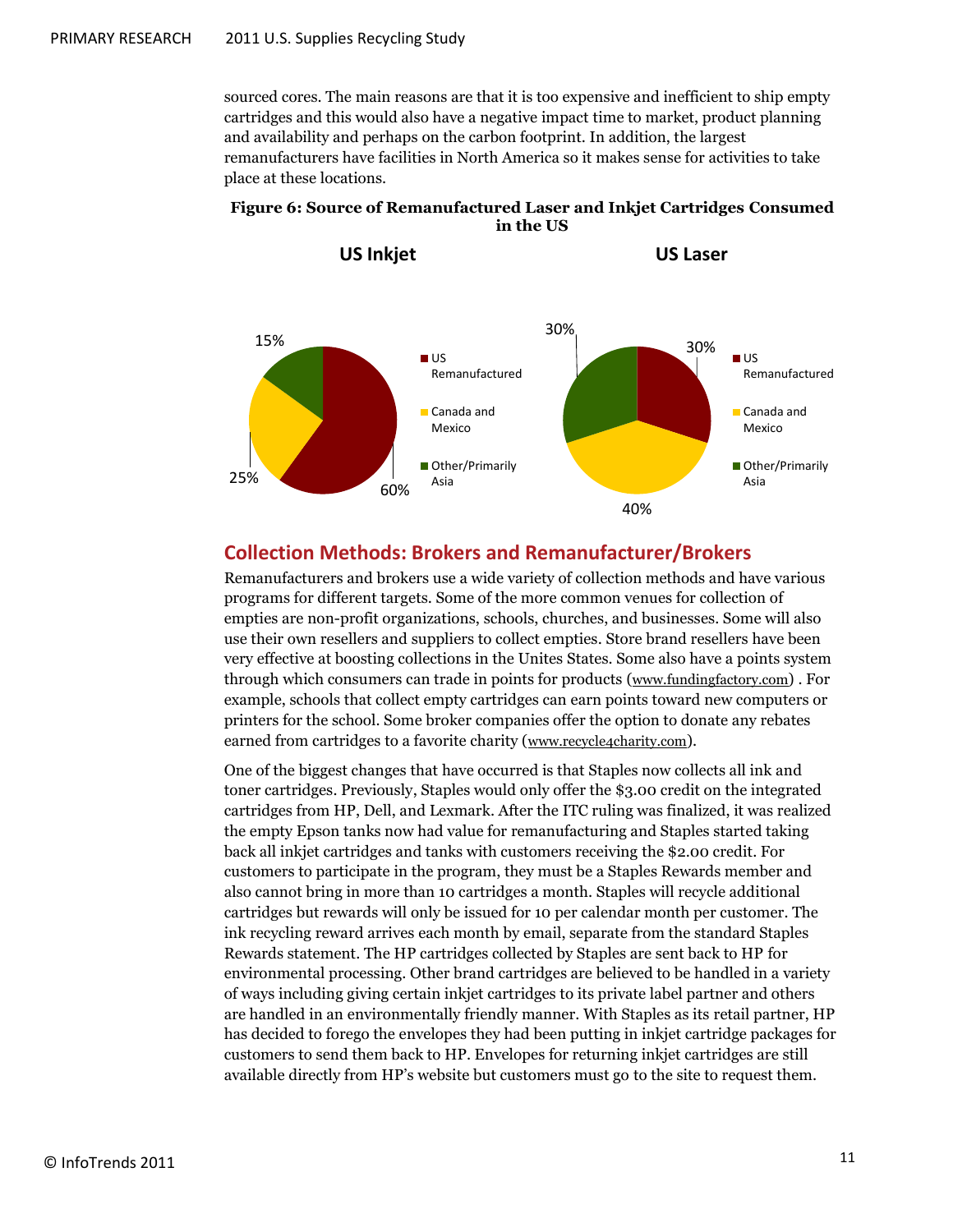Some remanufacturers and brokers have established drop-off locations and try to work with non-profit organizations such as churches and schools. These collection practices can be viewed as an economical way to collect empties from organizations that can draw empties from a wide range of people. The downside of this method is that collections can yield a lot of empties that are not wanted or damaged in some way. InfoTrends estimates that bad cartridge collections are up due to user and channel demands despite efforts of collectors to limit unwanted cartridges.

In addition, some still have door-to-door routes for collecting empty cartridges though this can be a very expensive way to collect. While individual collections are used by brokers and manufacturers, bulk collections are preferred for cartridges from customers that generate a lot of empties. Cartridges that are in high demand but low supply will have a better incentive, usually in the form of cash (which is most preferred by endusers). Generally speaking, remanufacturers and brokers are not as protective of the details of their programs as they once were, and are more willing to reveal their partners and methods. The reason for this change has more to do with customers' greater interest in the environment and how companies they deal with their environmental activities.

#### <span id="page-11-0"></span>**Broker and Remanufacturer Public Environmental Reporting**

As environmental interest grows from customers, more and more supplies companies have acknowledged that they need to be more environmentally responsible. As a result, over the past few years, many companies have become certified through the ISO 14001 standard which was developed for companies to provide a practical toolbox to assist in the implementation of actions supportive to sustainable development. In addition, the company has certified that they have systems that minimize harmful effects on the environment caused by its activities. This certification requires the company to demonstrate their environmental responsible capabilities and continue to confirm to the requirement by continuously improving its environmental processes. The Table below lists some of the supplies relevant companies that can claim the ISO 14001 certification. This list has grown over the past few years and continues to grow.

| <b>Brother</b>  | Kyocera Mita |
|-----------------|--------------|
| Canon           | <b>MSE</b>   |
| Clover          | Okidata      |
| <b>Dell</b>     | Ricoh        |
| Epson           | Sharp        |
| Greentec        | Turbon       |
| Hewlett-Packard | Xerox        |

<span id="page-11-1"></span>**Table 4: Supplies Related Companies with ISO 14001:2004 Certification**

One of the most efficient ways for companies to share how and what they are doing in terms of environmental processes is through their website. Some companies also produce citizenship/sustainability reports that tout companies' activities in a variety of areas including environmental management in addition to other areas. The list below contains quotes from companies' websites or reports that have relevant details about the company's environmental activities for supplies.

 **Astro Inkjet** partners with local recycling initiatives around Massachusetts to properly collect and recycled the cardboard containers used to initially package new toner cartridges. The company also encourages customers to give them the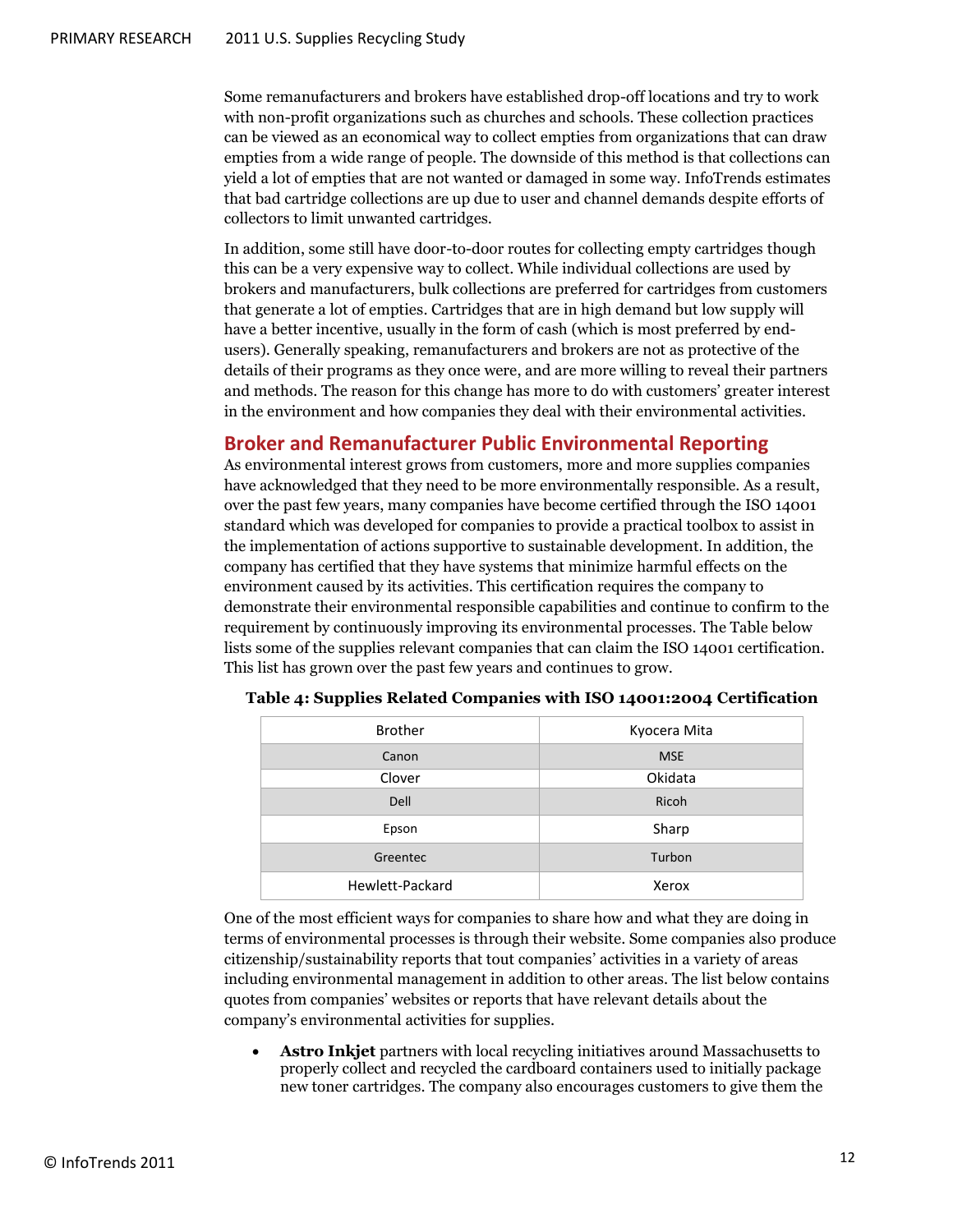plastic bag that holds new toner cartridges. Astro fills them with recycled newspaper, heat-seals them, and uses them as packaging for shipping their cartridges.

- **Castle Ink** announced a partnership with [Recycle For Life,](http://www.usedcartridge.com/) a recycling program for empty ink cartridges and laser toner. Empty cartridges can be sent to Recycle For Life in exchange for cash, or a donation to the charity of choice.
- **Clover Technologies Group** claims to be the world's largest collector and recycler of empty ink and toner cartridges, cell phones, PDAs, and small electronics, with more than 44 million units collected in 2010. Clover is ISO 14001 certified and claims to have the industry's only grinding operation focused on the reclamation of raw materials from end-of-life laser toner cartridges. Clover operates under a Zero-Waste-to-Landfill Policy to ensure that materials collected for remanufacturing will not go to landfill.

Clover evaluates every empty cartridge, small electronic or printer component that is received; first for remanufacturing and second for material recovery through recycling. Collections that can be remanufactured by Clover will be disassembled so that as many components as possible can be reused. If these collected materials cannot be remanufactured, they will not be sent to landfill. If recycling is not feasible, the collected materials will be sent to its waste to energy partner to be used as a renewable power source. If collected materials must be recycled, useful products are produced that substitute for virgin resources.

In April 2010, Golden Gate Capital acquired Clover Technologies Group and **West Point Products**. Although Clover and West Point are becoming more integrated, there are some operations that are still distinct. Annually, West Point Products remanufactures more than 1,000,000 toner cartridges West Point Products will only send to landfills the same items that would be sent from general household waste. Boxes used for products are made with more than 40% recycled material. Packing paper contains over 20% recycled materials. Primary Charging Rollers are sent to a third party for recoating and reuse by other entities. Toner bottles are delivered to a recycler for re-use and recycling.

- **Electronic Manufacturers Recycling Management Company, LLC (MRM)** is a joint venture by Panasonic Corporation of North America, Sharp Electronics Corporation, and Toshiba America Consumer Products, LLC, and operates a national take-back and recycling program that is open to all electronics manufacturers. The company has two avenues of recycling printing supplies. They have a couple of vendors who will select ones that they can reuse and then they dismantle and recycle the damaged, obsolete, and out-dated ones. January through November 2010, MRM had recycled 29,861,000 pounds of electronic waste.
- **Green Project, Inc.** estimates that over 90% of all ink and toner cartridges are suitable for remanufacturing and less than 20% of all cartridges are being recycled. Over 30% of currently purchased ink and toner cartridges are being remanufactured. All components of empties that are not graded acceptable for remanufacturing are disassembled and recycled as reusable scrap. Shipping boxes are made with 90% recycled post-consumer fiber. Packing peanuts are earth friendly, starch-based and biodegradable. They will dissolve in water, in a compost setting or landfill.
- **grenk**, a zero-landfill policy ink and toner cartridge line, is available through **InkCycle**. grenk users can calculate the exact amount of e-waste that the user has prevented from going into a landfill through the CarbonNeutronics Index software program. The first water filtration process that cleans the water on-side before it re-enters the environment. InkCycle is committed reducing waste in landfills around the globe. Technology experts inspect every defected toner cartridge to determine salvageable parts. Working materials are then reused in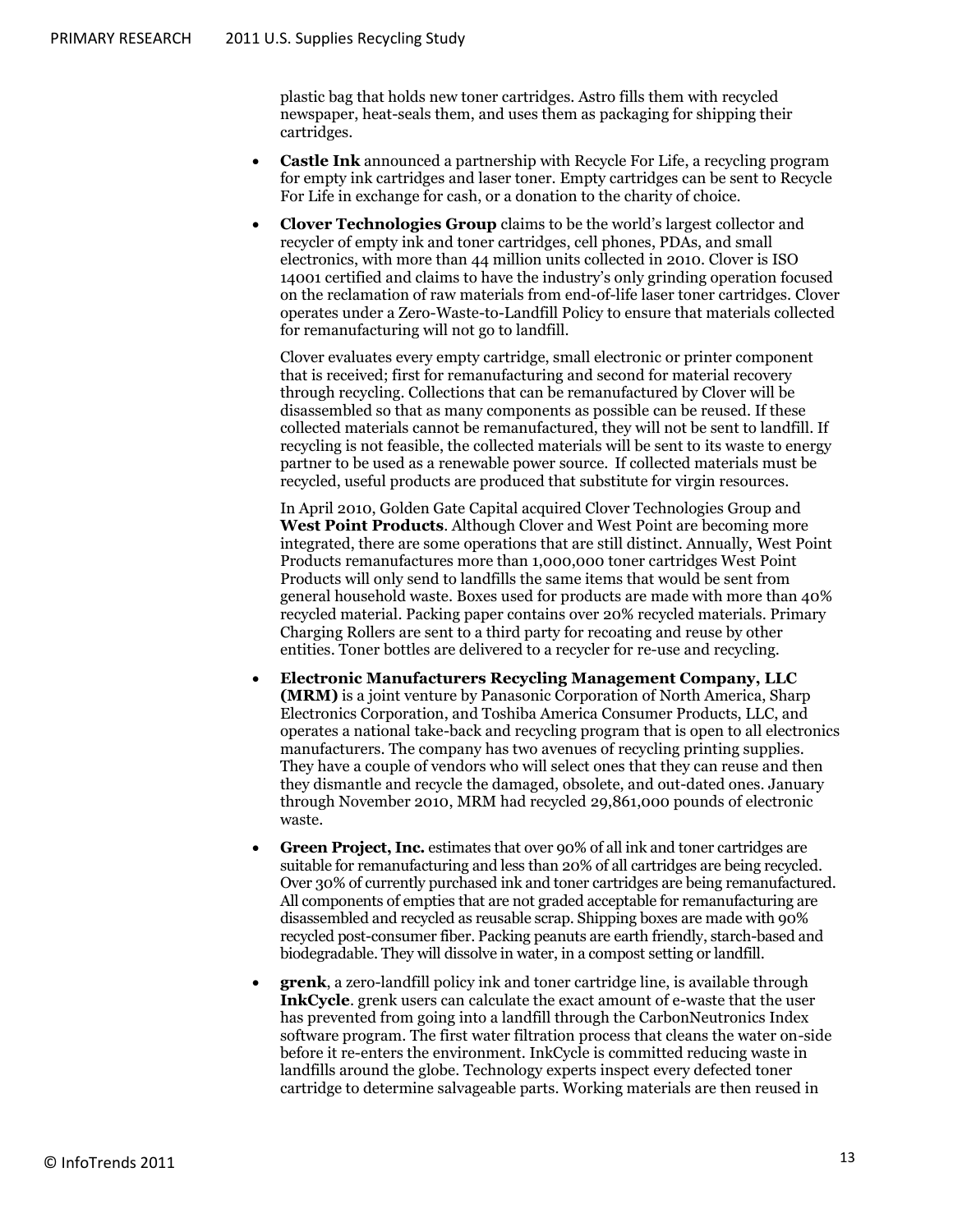InkCycle's manufacturing process. Defective parts are sent to recyclers for use in other materials.

- **LMI Brand Imaging Supplies** conserves nature's resources by reusing nonwearing plastic shells and metal components from spent OEM cartridges. LMI's Remanufactured Toner Cartridges contain a minimum of 45% post-consumer recycled content.
- **Staples** is one of the world's largest recyclers of ink and toner cartridges. In 2010, Staples collected nearly 55 million ink and toner cartridges in the U.S. alone through its in-store recycle program and other ink and toner recycled programs.

<span id="page-13-2"></span>

#### **Figure 7: Staples U.S. Ink and Toner Cartridge Recycling**

 **The Turbon Group** purchases a wide variety of empty toner cartridges in order to remanufacture them and they claim to create the highest quality aftermarket imaging supplies available. Even those cores which cannot be completely remanufactured may have reusable components or may be broken down and recycled in an environmentally friendly manner.

#### <span id="page-13-0"></span>**U.S.: OEM Summary of Activities**

#### <span id="page-13-1"></span>**Accepted Products**

For all OEM recycling programs, OEMs are usually only interested in receiving their own brands. For example, HP will always take back its own branded empty supplies, nonremanufactured, for recycling with a few exceptions. The combined HP and remanufacturer collection, along with HP's market share, result in HP branded cartridges typically being the most widely reused cartridges. Lexmark also takes back all of its empties (inkjet and toner) whether it is part of the discount return program or not. Lexmark also remanufactures four toner products for resale at a reduced cost. OEMs do not want remanufactured or refilled products, but they often accept them anyway. OEMs generally maintain policies stating that ineligible products can be returned at the sender's expense but usually will not send them back.

Most OEMs offer a worldwide program, but differ in scope with the stated intent of environmental stewardship. Some OEMs (including Canon, Epson Europe, and Xerox) have also had alliances with national environmental or charitable organizations in connection with their programs. HP has always demonstrated its interest in the environment as a corporate goal that goes beyond printer supplies to other products, and it publishes the most information about its recycling programs and the methods by which products are actually handled. In fact, HP announced in March 2008 it manufactures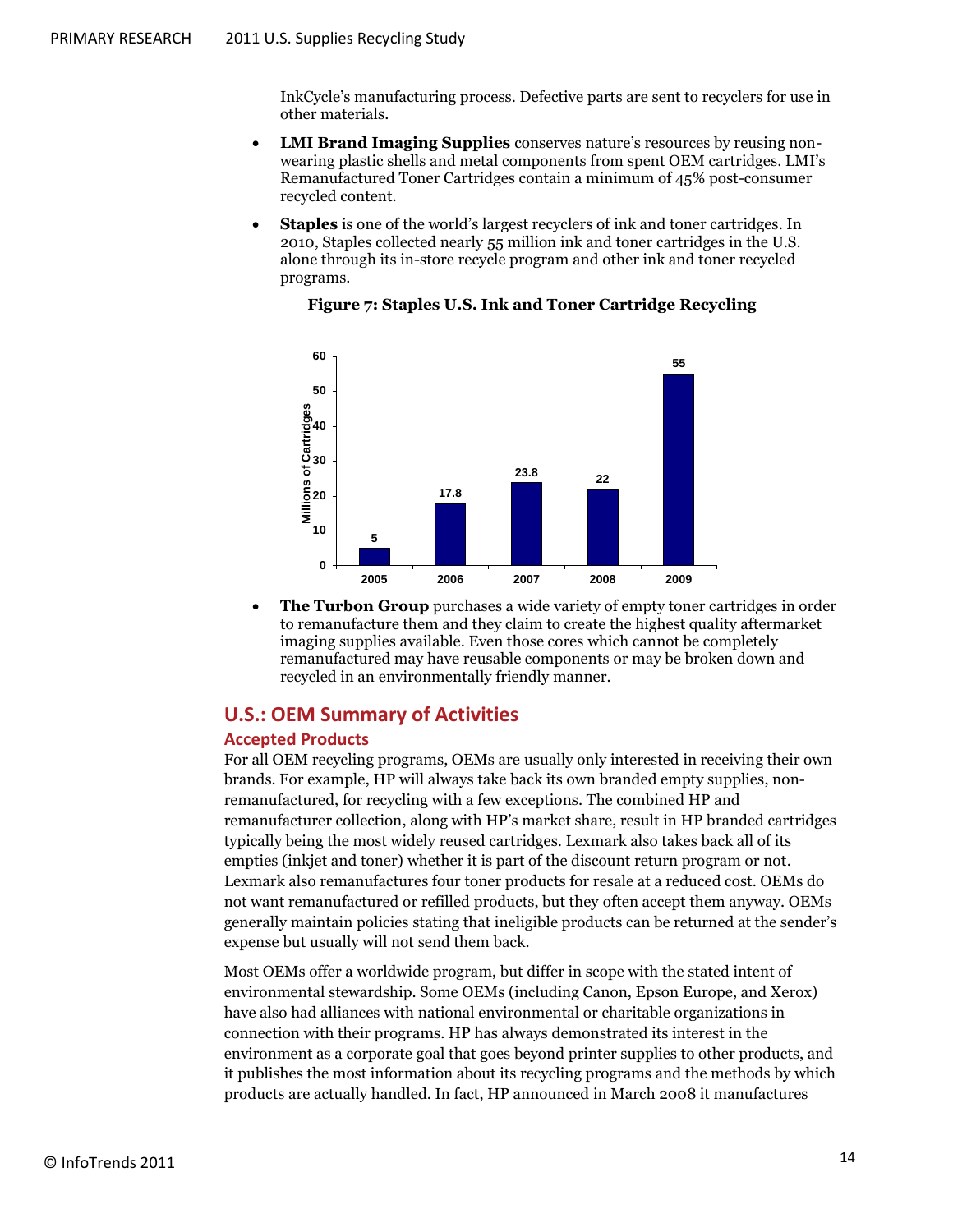new inkjet cartridges by using recycled ink cartridges along with other materials including water bottles. Canon, Lexmark and Xerox also provide a lot of detail about their programs for supplies and other products in its annual sustainability reports and on their websites.

In 2008, Epson started taking back their ink products in the United States. Users must send them directly back to Epson at their own expense. At this point, Canon does not collect ink tanks in the United States. In other countries, some programs are in place for Canon and Epson ink products. Canon and Epson have active programs to collect empty inkjet supplies in Japan.

<span id="page-14-1"></span>

| <b>OEM</b>                                                                                                                                            | <b>USA</b>                                                                                                                                                                                 | <b>Europe</b>                                                                                                                                                                  |  |
|-------------------------------------------------------------------------------------------------------------------------------------------------------|--------------------------------------------------------------------------------------------------------------------------------------------------------------------------------------------|--------------------------------------------------------------------------------------------------------------------------------------------------------------------------------|--|
| <b>Brother</b>                                                                                                                                        | Ink and toner                                                                                                                                                                              | Ink and toner                                                                                                                                                                  |  |
| Copier All-in-One Cartridges, toner<br>containers, large format ink<br>Canon<br>cartridges, ink cartridges                                            |                                                                                                                                                                                            | Copier All-in-One cartridges;<br>encourages users to use local<br>recycling for toner bottles and ink<br>cartridges.                                                           |  |
| <b>Dell</b>                                                                                                                                           | Service available for every product                                                                                                                                                        | Service available for every product                                                                                                                                            |  |
| In US, only take back cartridges for<br>Epson<br>AcuLaser CX11N and ink cartridges                                                                    |                                                                                                                                                                                            | In Europe, Epson laser printer<br>supplies (toners, fuser units,<br>photoconductors, waste toner<br>collectors, drum cartridges, imaging<br>cartridges                         |  |
| <b>HP</b>                                                                                                                                             | Most ink and toner products, some<br>exceptions including DesignJet CP,<br>791, 780 ink series supplies; Color<br>LaserJet 5, LaserJet 9085 mfp, 9850<br>mfp laser supplies                | Most ink and toner products, some<br>exceptions including DesignJet CP,<br>791, 780 ink series supplies; Color<br>LaserJet 5, LaserJet 9085 mfp, 9850<br>mfp laser supplies    |  |
| IBM/InfoPrint                                                                                                                                         | Most products accepted                                                                                                                                                                     | Most products accepted                                                                                                                                                         |  |
| Toner cartridges, imaging units,<br><b>Konica</b><br>waste toner bottles,<br><b>Minolta</b><br>developer/developer units and drum<br>from every model |                                                                                                                                                                                            | Toner cartridges, imaging units, waste<br>toner bottles, developer/developer<br>units and drum from every model                                                                |  |
| Service available for every Lexmark<br>Lexmark<br>ink and toner product, return<br>program or not                                                     |                                                                                                                                                                                            | Service available for every Lexmark<br>ink and toner product, return<br>program or not                                                                                         |  |
| All products including other OEMs<br><b>Samsung</b>                                                                                                   |                                                                                                                                                                                            | All products including other OEMs                                                                                                                                              |  |
| <b>Toshiba</b>                                                                                                                                        | All products including other OEMs<br>and remanufactured                                                                                                                                    | <b>NA</b>                                                                                                                                                                      |  |
| <b>Xerox</b>                                                                                                                                          | Pays for items on take back list. If<br>not there, customer pays shipping to<br>Close the Loop or can put in EcoBox<br>also accepts Xerox branded HP and<br>Brother replacement cartridges | Take back list similar to US. If not on<br>list, can go in EcoBox or sent back at<br>customers' expense also accepts<br>Xerox branded HP and Brother<br>replacement cartridges |  |

#### **Table 5: Supplies Empties Accepted by OEMs**

#### <span id="page-14-0"></span>**Shipping of Cartridges to OEMs**

It is generally acknowledged that the OEM incurs all costs for the return of empty cartridges as well as any processing of those cartridges. As a result, these programs require a significant investment; however, HP users can almost always depend on the aftermarket to pay for the empties because HP has the largest installed base of printers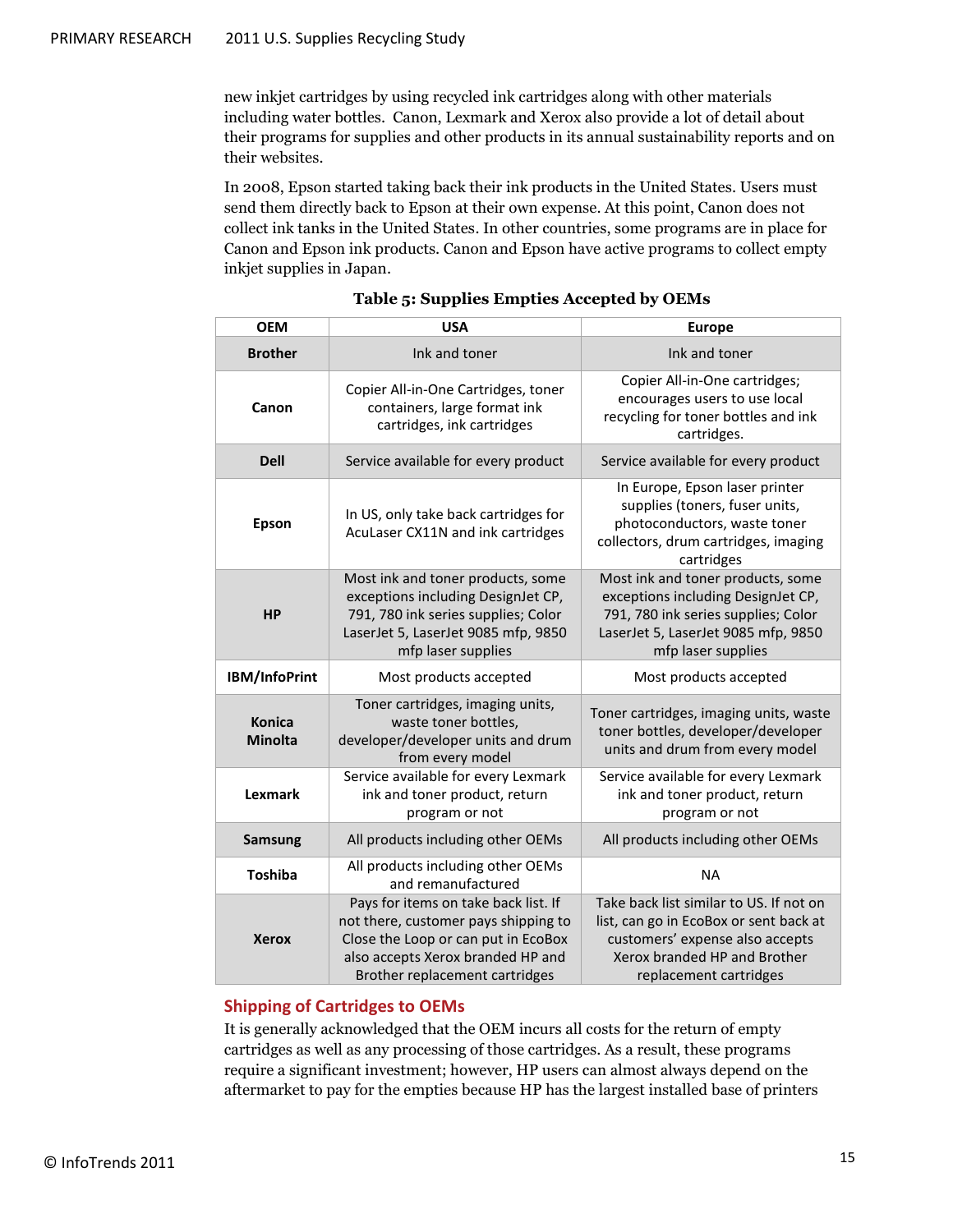(laser and inkjet). All of the OEMs that we investigated (including Canon, Epson, Dell, HP, IBM, Xerox, and Lexmark) clearly state that the collection of their empty supplies is always free to the customer. Remanufacturers cannot make the same claim, as they are selective in the products that they accept based on their value in the aftermarket.

<span id="page-15-0"></span>

| <b>OEM</b>        | <b>Toner</b> | Ink        | <b>Recycling Processes Used</b>                                                                                                                         |
|-------------------|--------------|------------|---------------------------------------------------------------------------------------------------------------------------------------------------------|
| <b>Brother</b>    | $\sqrt{ }$   | <b>NA</b>  | Recycle it but majority goes to waste to energy which they buy<br>back. Claim to remanufacture select SKUs.                                             |
| Canon             | v            | <b>NA</b>  | 61% material recycling, 21% every recovery, 18% parts reuse<br>(2008); Reuse parts that pass quality tests. Recycle the rest.                           |
| Dell              | $\sqrt{ }$   | $\sqrt{ }$ | Claims all returned cartridges are recycled                                                                                                             |
| Epson             | $\sqrt{ }$   | V          | All collections go to waste to energy.                                                                                                                  |
| <b>HP</b>         | $\sqrt{ }$   | $\sqrt{ }$ | Claims 85% of HP LaserJet cartridges are recycled into new<br>products; energy recovery for balance                                                     |
| <b>InfoPrint</b>  | $\sqrt{ }$   | <b>NA</b>  | Remanufacture or recycle all returned supplies                                                                                                          |
| Konica<br>Minolta | $\sqrt{ }$   | <b>NA</b>  | Refurbish cartridges to new condition; recycle parts; rest of<br>material disposed of through approved methods                                          |
| Lexmark           | v            | V          | About 70% recycled (toner); 26% reused, rest is waste to<br>energy (2010). Inkjet cartridges remanufactured and broken<br>down into component materials |
| Ricoh             | $\sqrt{ }$   | <b>NA</b>  | Majority of parts used again; rest recycled or waste to energy                                                                                          |
| Samsung           | $\sqrt{ }$   | <b>NA</b>  | Recycle into new materials through EPA partner facility; tiny<br>amount to landfill                                                                     |
| Toshiba           | $\sqrt{ }$   | <b>NA</b>  | Close the Loop which recovers 95% for reuse in new supplies,<br>eLumber, or other products                                                              |
| Xerox             | v            | <b>NA</b>  | Reuses majority; rest recycled, waste to energy or landfill                                                                                             |

**Table 6: OEM Cartridge Return Programs** 

Lexmark offers a variant on the typical OEM approach to cartridge collection programs. Lexmark's program was formerly known as Prebate but is now simply called the Cartridge Collection Program. Customers essentially receive a discount (rebate) up front and promise to return the cartridge to Lexmark for recycling/remanufacturing after the

cartridge is empty. Initially, the program was only available for toner cartridges, but a few inkjet SKUs are now included. Lexmark also added a Rewards Program for certain laser and inkjet printers. The program gives registered users the opportunity to get a free cartridge in exchange for returning cartridges back to Lexmark. For laser printers, the user must



buy and return 10 Lexmark toner cartridges and they will receive a free cartridge. For inkjet printers, users that return five cartridges will get a free one and when users buy five cartridges they will also get a free one. Lexmark claims that this program can save customers up to 20% on their printing.

Incentives are rare, but companies like Lexmark, Dell, Toshiba, and Epson donate to nonprofits. Xerox offered an incentive at one point, but this has since been eliminated. The company's research indicated that its customers were less motivated by incentives than they were by convenience.